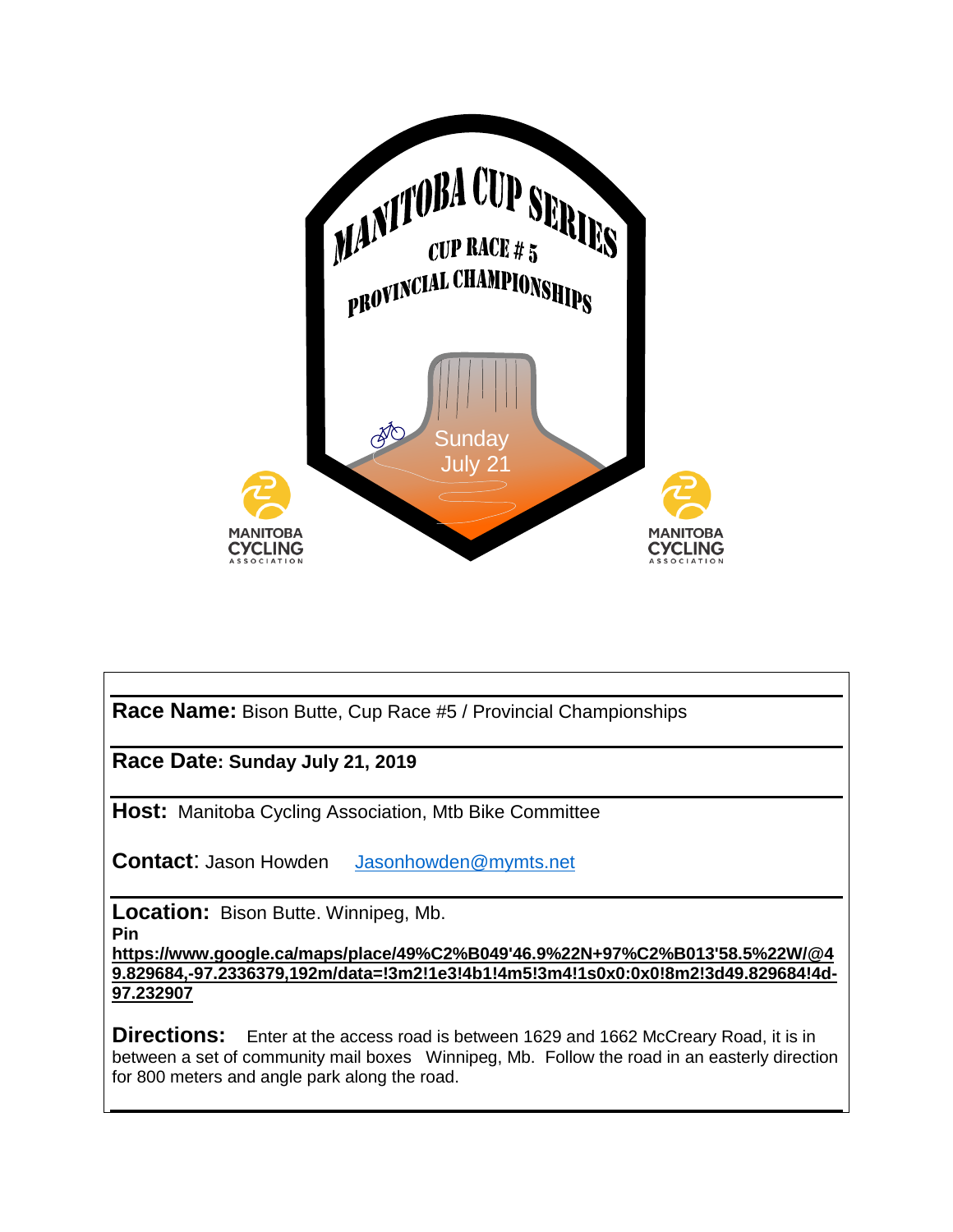**Eligibility:** The race is open to all those with a valid UCI/CCA/MCA race license and Citizen Licence. To purchase a UCI/CCA/MCA license visit [www.mbcycling.ca.](http://www.mbcycling.ca/) Since this is provincial Championships, only Manitoba Licence holders are eligible to win a provincial title.

## **Registration:**

#### **Pre-registration**

 <https://ccnbikes.com/#!/events/2019-mtb-manitoba-cup-5-bison-butte> registration closes Friday Night, 11:59pm

**Race day registration Race day registration closes:** 30 Minutes before your event.

**Check In:** All registered riders must "Check-in" at the registration table. Check in opens at 8:30am and closes 1/2 hour before your event start.

| <b>Categories:</b> |                           |                                      |
|--------------------|---------------------------|--------------------------------------|
|                    | Elite, male and female    | U17 male and female<br>٠             |
|                    | Expert, male and female   | U15 male and female<br>٠             |
|                    | Comp, male and female     | U13 male and female<br>٠             |
|                    | Sport, JR male and female | U11 male and female<br>٠             |
|                    | Sport SR male and Female  | U9 male and female<br>٠              |
|                    | Citizen                   | U7 male and female<br>$\blacksquare$ |
|                    |                           |                                      |

### **Schedule:**

| Pre ride                   | U7, U9, U11, U13 (U = Under) |
|----------------------------|------------------------------|
| Race 1                     | <b>U7 &amp; U9</b>           |
| Race 2                     | U11 & U13                    |
| <b>Podium Presentation</b> | U11- U13                     |
| <b>Race 3 Pre-ride</b>     | U15 through to Elite         |
| Race 3 start               | U15 through to Elite (Adult  |
|                            | Event)                       |
| <b>Podium Presentation</b> | U15 through to Elite         |
|                            |                              |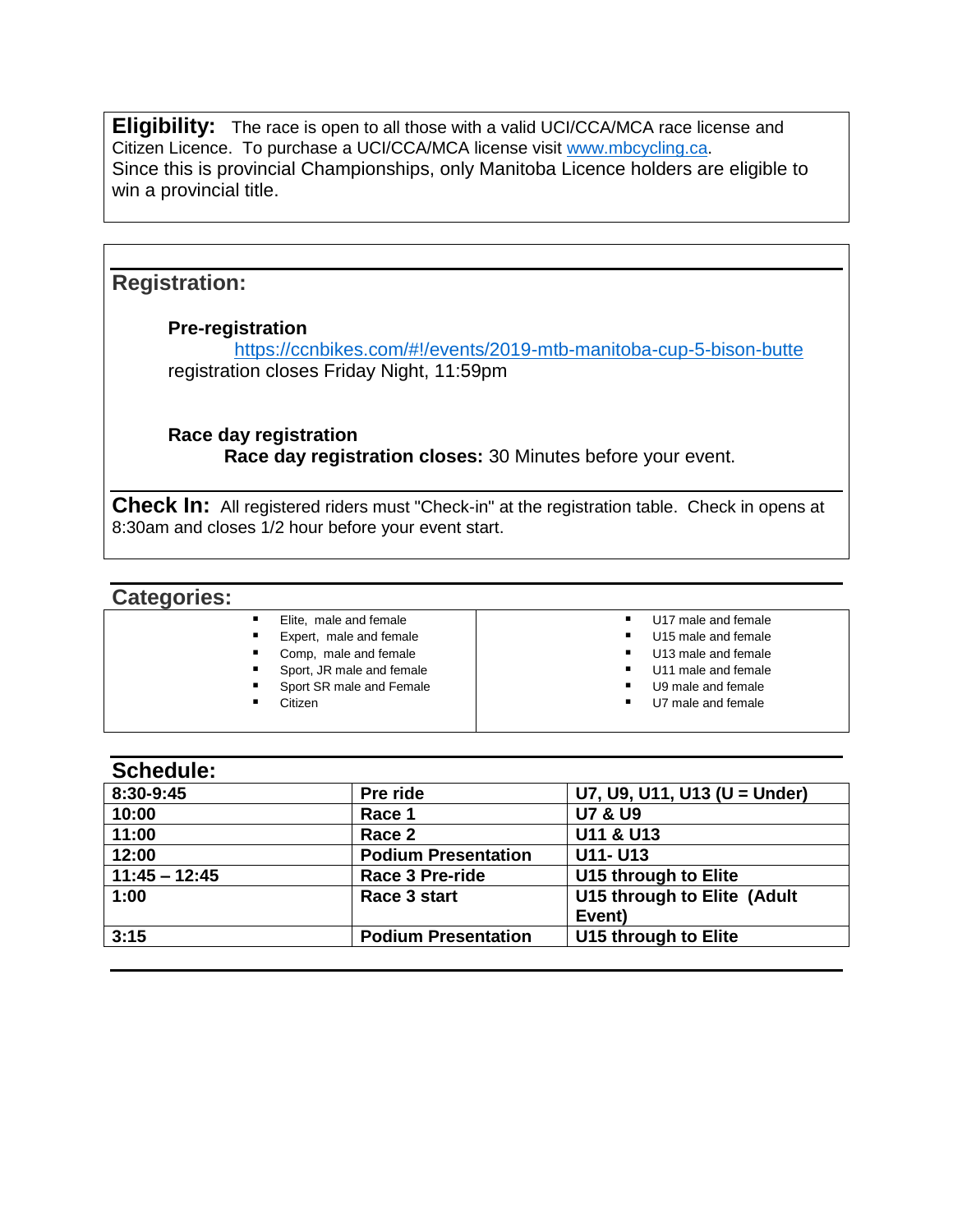| <b>Pricing:</b>                         |                |              |
|-----------------------------------------|----------------|--------------|
| <b>AGE</b>                              | <b>Pre Reg</b> | Race Day Reg |
| U7                                      | <b>Free</b>    | <b>Free</b>  |
| U9/U11/U13                              | \$10           | \$10         |
| U15 / U17                               | \$20           | \$25         |
| U19 / U23 / and older or Sport / Comp / | \$35           | \$45         |
| <b>Expert / Elite</b>                   |                |              |

## **Prizes:**

| $U7 - U9$   | Lollypops and Chocolate Bars                                     |
|-------------|------------------------------------------------------------------|
| $U11 - U13$ | Cash in envelopes and or registration for a future MTN bike Race |
| U15-U17     | Cash in envelopes and or registration for a future MTN bike Race |
|             | Sport – Elite Male and Female (Equal prizing) cash in envelopes  |

# **Optimal Duration:**

- Elite M/F: 1:30–1:45
- Expert M/F, 1:15-1:30
- Comp M/F, 1:15–1:30
- U17 M/F: 1:15–1:30
- Sport M/F: 1:00–1:15
- U15, M/F: 0:30–1:00
- U13, M/F: 0:30–0:55
- U11, M/F: 0:20-0:30 ▪ U9/U7, M/F: 0:15-0:20

\*The above race durations are an estimate and derived from Cycling Canada Companion Guide. The Commissaires (race officials) will determine the number of laps per category on race day.

**Course Description:** Course will be marked and ready to ride the day before and for the defined training periods. . Course typically consists of dirt paths, sand and gravel sections, muddy, rooty, and rocky areas, and contains natural hazards such as trees, rocks, undulating terrain, roots, loose and inconsistent surface conditions. Keep in mind that the weather and recent precipitation may greatly affect any and all of these conditions.

# **Course map: coming**

**Parking:** Parking is available at the site, along the access road into the site. Access road is off McCreary road.

**Washrooms:** Washrooms are outhouses / porta potties

**Food:** Burger, Drink, and Cookies will be provided to all racers. We will start cooking at 11:30, food is provided to all racers,

Burgers/Drink/Cookie will be available for non-racers for \$5.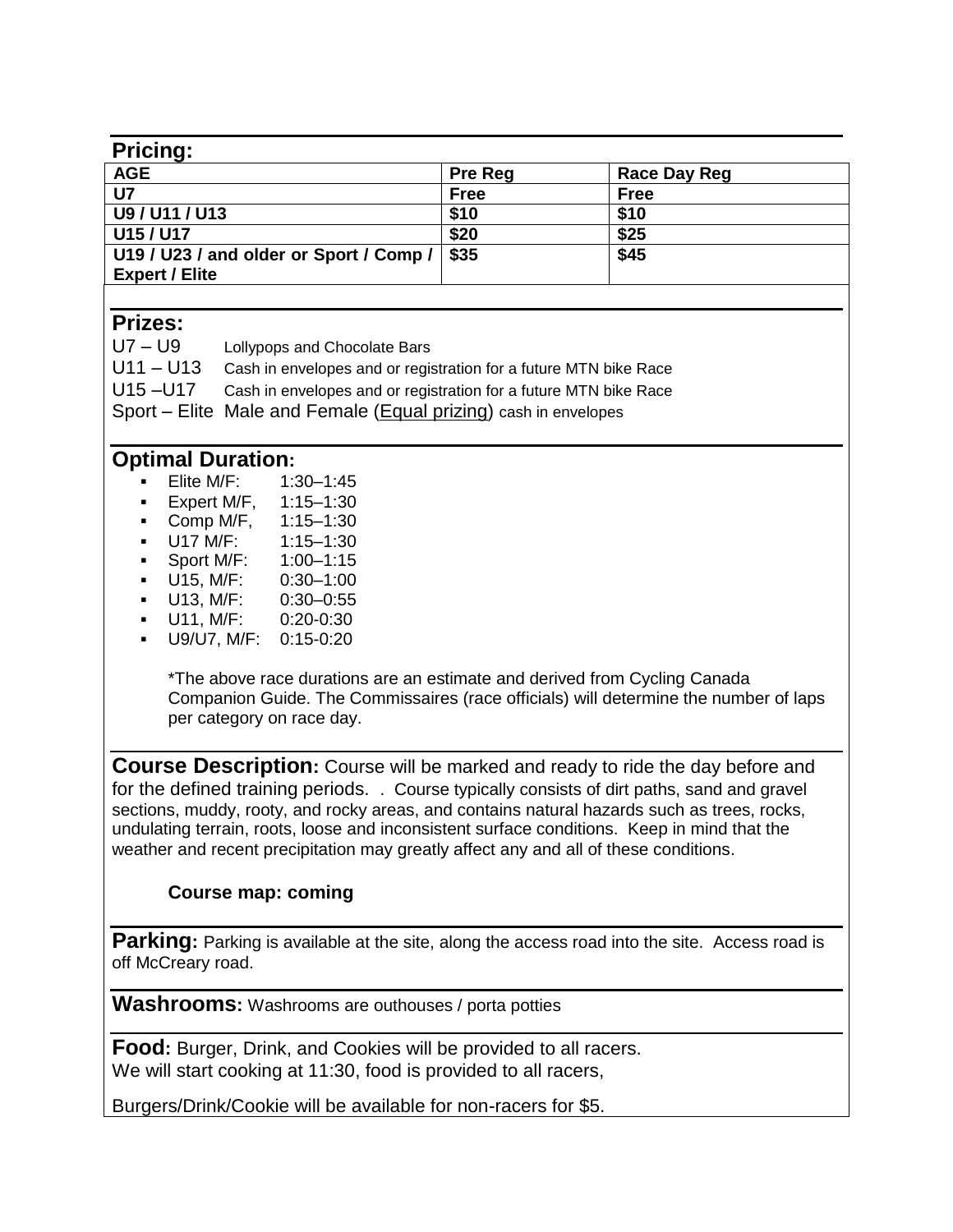**Cancellation and Rain Delays:** the course is quite robust and we will run as long as it is safe, please consult [www.mbcycling.ca](http://www.mbcycling.ca/) for updated info, Twitter: MB cycling for up-to-date notices, and a variety of Facebook groups for last minute cancellation info

### **General Race Rules :**

- Pre-riding may only be done during the designated times for your category.
- Everyone riding on the course during scheduled Pre Ride/training times MUST have a current MCA/UCI Race licence (UCI or Citizen Licence). Non members are not permitted to operate a bicycle on the course during scheduled event times.
- All racers must operate a bicycle with both front and rear working brakes.
- All racers must wear a safety approved helmet deemed appropriate for cycling AT ALL TIMES while riding (i.e. while training, racing, riding around the staging area etc.). No exceptions.
- Riders shall act and race with caution and respect for their fellow racers. They shall be held responsible for any accidents that they cause.
- Racers MUST present their license at the Registration/Check-in table. Do not come to a race without your license. FYI, technically, the license is to remain on your person throughout the race.
- It is a racer's responsibility to know the race course and the number of required laps before the race starts. Marshalls are not obligated to give out directions to confused riders.
- A racer must act in a sporting manner at all times and shall permit any faster rider to overtake without obstructing.
- If a rider exits the course for any reason, he/she must return to the course at exactly the same point from which they exited (i.e. do not cross over tape to re-enter the course).
- Music players and electronic devises are NOT allowed by any racers during any events.
- Sleeveless jerseys are NOT allowed.
- You may only wear the jersey of a club or team to which you currently belong, i.e. do not wear a Pro team jerseys unless you are currently a member of that Pro team.
- The current "Century 21 Interdisciplinary Challenge" winner should wear the Century 21 Bachman & associates Jersey, to all cup Races or the season they receive their jersey. The Century 21 jersey trumps the cup Jersey
- Handlebars must have end caps. Kickstands should be removed. Water bottle holders must be secured in appropriate locations on the bicycle frame or seat post.
- Race plates must be secured to the handlebar so that the number can be clearly read by the Commissaires at the Finish line. Do not alter the plate in any way. Ensure the plate is not obscured by brake cables or bent such that the numbers are difficult to read from a distance. Ensure the bottom of the plate is secured so that it cannot flip up.
- Before the race, know exactly where the finish line is situated. Your finish time is recorded on the finish line. Do not stop
- your race until you cross the finish line. Once finished, exit the area immediately.
- The finish line is for finishers. Never cross the finish line twice.
- If you leave the race for any reason you MUST alert one of the Commissaires as soon as you are able. It is not fun to look for a "lost" rider who has left the race course unannounced.
- Glass containers are not allowed on the course, including the feed zone.
- Please walk your bicycle in the parking areas & any other road ways adjacent to the race site.
- Please walk your bicycle in the registration, spectator and staging areas.
- Please consult the UCI and CCA rules to see all applicable rules and regulations.

#### **Ancillary Information:**

- Funds generated from this event help support the commissaire training, commissaire uniforms
- Prize money is scaled based on the attendance:
- Quick break down of your race fee
	- $\circ$  \$2.00 race levy
	- o \$2.50ish medic
	- o \$2.50ish commissaire
	- o \$2.50ish porta potty